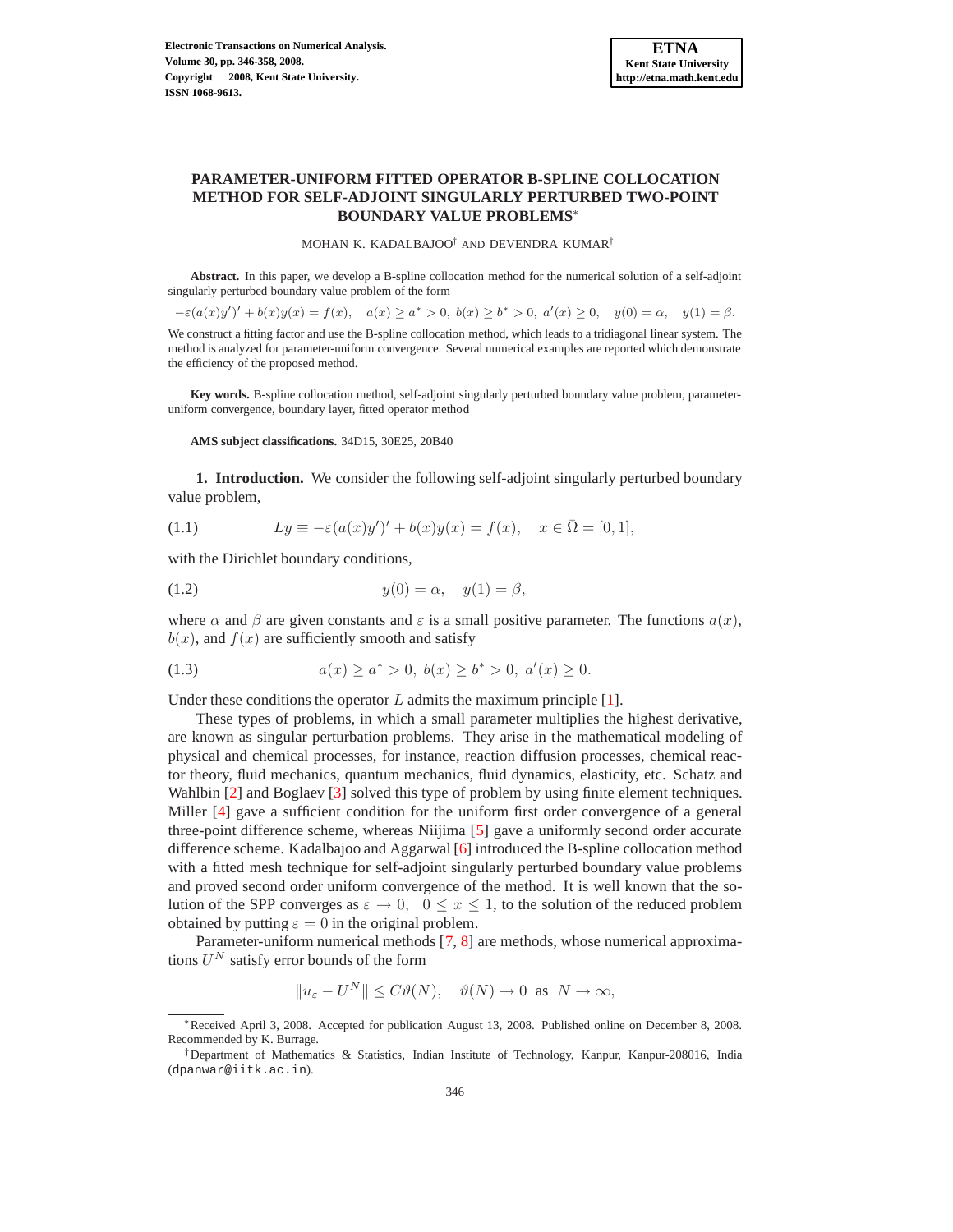where  $u_{\varepsilon}$  is the solution of the continuous problem,  $\|\cdot\|$  is the maximum pointwise norm, N is the number of mesh points (independent of  $\varepsilon$ ) used, and C is a positive constant, which is independent of both  $\varepsilon$  and N. In other words, the numerical approximations  $U^N$  converge to  $u_{\varepsilon}$  for all values of  $\varepsilon$  in the range  $0 < \varepsilon \ll 1$ .

There are two well-known approaches to obtain small truncation error inside the boundary layer/layers when the perturbation parameter  $\varepsilon$  is very small. The first is a fitted method based on choosing a fine mesh in the boundary layer/layers region [\[8,](#page-12-1) [9,](#page-12-2) [10,](#page-12-3) [11\]](#page-12-4) and the second is based on fitted operator methods, i.e., a difference formula reflecting the behavior of the solution in the boundary layer/layers. In this paper, we use the second strategy, and the proposed method, based on a suitably designed fitted operator to the interior layer, is shown to converge with  $\vartheta(N) = 1/N^2$ .

**2. Continuous problem.** The bounds for the solutions and its derivatives are given in this section. Furthermore, the bounds for the smooth and singular components and their derivatives are also given. We first give the maximum principle and stability estimates for the solution of the problem  $(1.1)$  and  $(1.2)$ .

<span id="page-1-0"></span>LEMMA 2.1 (Continuous maximum principle). Let  $\phi \in C^2(\overline{\Omega})$ , satisfying  $\phi(0) \ge 0$ ,  $\phi(1) \geq 0$  and  $L\phi(x) \geq 0$   $\forall x \in \Omega$ *. Then*  $\phi(x) \geq 0$   $\forall x \in \overline{\Omega}$ *.* 

*Proof.* The proof is by contradiction. Suppose that there is a point  $x^* \in \overline{\Omega}$ , such that  $\phi(x^*) < 0$  and  $\phi(x^*) = \min_{0 \le x \le 1} \phi(x)$ . It is clear from the given conditions that  $x^* \notin \{0, 1\}$ . Therefore  $\phi'(x^*) = 0$  and  $\phi''(x^*) \ge 0$ . Thus, we have

$$
L\phi(x) |_{x=x^*} = -\varepsilon (a(x)\phi'(x))' + b(x)\phi(x) |_{x=x^*}
$$
  
=  $-\varepsilon a(x)\phi''(x) - \varepsilon a'(x)\phi'(x) + b(x)\phi(x) |_{x=x^*} < 0,$ 

which is a contradiction. It follows that  $\phi(x^*) \ge 0$  and so  $\phi(x) \ge 0 \ \forall x \in \overline{\Omega}$ .

LEMMA 2.2 (Stability). *Consider the problem [\(1.1\)](#page-0-0)* and [\(1.2\)](#page-0-1). If  $\phi(x)$  is the solution of *this problem, then for some positive constant* C*, we have*

$$
\|\phi(x)\| \le C\left(\max(|\alpha|, |\beta|) + \frac{1}{b^*} \|f\|\right), \quad \forall x \in \overline{\Omega}.
$$

*Proof*. Consider the barrier functions

$$
\Psi^{\pm}(x) = C \left( \max(|\alpha|, |\beta|) + \frac{1}{b^*} ||f|| \right) \pm \phi(x).
$$

Then it can be easily seen that  $\Psi^{\pm}(0) \geq 0$ ,  $\Psi^{\pm}(1) \geq 0$  and for all  $x \in \Omega$ ,  $L\Psi^{\pm}(x) \geq 0$ , by a proper choice of C. Therefore, by applying Lemma [2.1,](#page-1-0) we obtain  $\Psi^{\pm}(x) > 0 \ \forall \ x \in \overline{\Omega}$ , which gives the required estimate.  $\square$ 

**3. Reduction to normal form.** Rewrite  $(1.1)$  as

$$
-\varepsilon a(x)y'' - \varepsilon a'(x)y' + b(x)y = f(x),
$$

or

(3.1) 
$$
y'' + P(x)y' + Q(x)y = F(x),
$$

where

<span id="page-1-1"></span>
$$
P(x) = \frac{a'(x)}{a(x)}, \quad Q(x) = -\frac{b(x)}{\varepsilon a(x)}, \quad \text{and} \quad F(x) = -\frac{f(x)}{\varepsilon a(x)}.
$$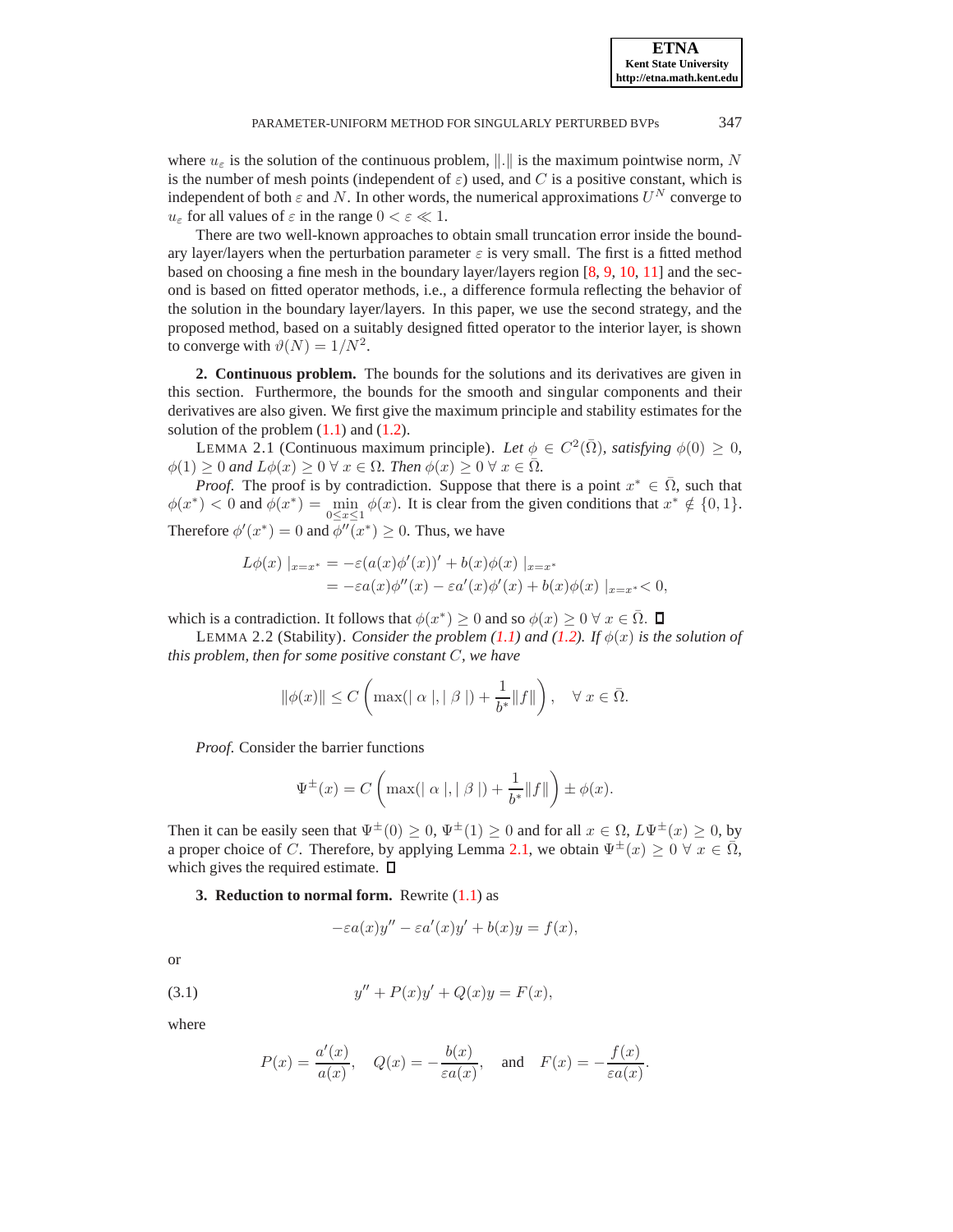Let

$$
U(x) = \exp\left(-\frac{1}{2} \int_0^x P(\zeta) d\zeta\right).
$$

Consider the transformation

$$
(3.2) \t\t y(x) = U(x)V(x).
$$

Then  $(3.1)$  can be written in the normal form as

$$
(3.3) \tV'' + \tilde{W}(x)V = \tilde{Z}(x),
$$

with

<span id="page-2-0"></span>
$$
V(0) = \frac{y(0)}{U(0)} = \eta_1, \quad V(1) = \frac{y(1)}{U(1)} = \eta_2, \quad \eta_1, \eta_2 \in R,
$$

where

$$
\tilde{W}(x) = Q(x) - \frac{1}{2}P'(x) - \frac{1}{4}(P(x))^2
$$
,  $\tilde{Z}(x) = F(x) \exp\left(\frac{1}{2} \int_0^x P(\zeta) d\zeta\right)$ .

Multiplying [\(3.3\)](#page-2-0) throughout by  $-\varepsilon$ , we get

<span id="page-2-1"></span>(3.4) 
$$
\tilde{L}V \equiv -\varepsilon V'' + W(x)V = Z(x),
$$

with

(3.5)  $V(0) = \eta_1, \quad V(1) = \eta_2,$ 

where

<span id="page-2-2"></span>
$$
W(x) = -\varepsilon \tilde{W}(x), \quad Z(x) = -\varepsilon \tilde{Z}(x), \quad \text{and} \quad W(x) \ge W^* > 0.
$$

Note that

$$
Z(x) = -\varepsilon \tilde{Z}(x)
$$
  
=  $-\varepsilon F(x) \exp\left(\frac{1}{2} \int_0^x P(\zeta) d\zeta\right)$   
=  $\frac{f(x)}{a(x)} \exp\left(\frac{1}{2} \int_0^x P(\zeta) d\zeta\right).$ 

This shows that  $Z(x)$  is independent of  $\varepsilon$ . However,  $W(x)$  may or may not depend on  $\varepsilon$ .

Roos [\[12\]](#page-12-5) constructed a global uniformly convergent (in  $\varepsilon$ ) scheme for [\(3.4\)](#page-2-1) and [\(3.5\)](#page-2-2), by replacing the coefficients by piecewise polynomials and solved the resulting problem exactly. To solve  $(3.4)$  and  $(3.5)$ , Surla and Jerković  $[13]$  derived a difference scheme via a spline in tension and obtained error estimates of the form  $O(h, \min(h, \varepsilon))$ . O'Riordan and Stynes [\[14,](#page-12-7) [15,](#page-12-8) [16,](#page-12-9) [17\]](#page-12-10) introduced the concept of freezing the coefficients by considering the piecewise constants on each subinterval  $[x_{i-1}, x_i]$  as an approximation for the coefficient terms  $W(x)$ and  $Z(x)$  of the singularly perturbed boundary value problem [\(3.4\)](#page-2-1) and [\(3.5\)](#page-2-2). Stojanovic [\[18\]](#page-12-11) gave an optimal difference scheme by considering the quadratic interpolating splines instead of piecewise constants on each subinterval  $[x_{i-1}, x_i]$  as an approximation for the coefficient  $Z(x)$ . We define the fitting problem associated with [\(3.4\)](#page-2-1) and [\(3.5\)](#page-2-2) by

<span id="page-2-3"></span>(3.6) 
$$
L_{\sigma} \equiv -\sigma(x,\varepsilon)V'' + W(x)V = Z(x),
$$

with

<span id="page-2-4"></span>(3.7) 
$$
V(0) = \eta_1, \quad V(1) = \eta_2,
$$

where  $\sigma(x, \varepsilon)$  is a fitting factor, which is to be determined subsequently.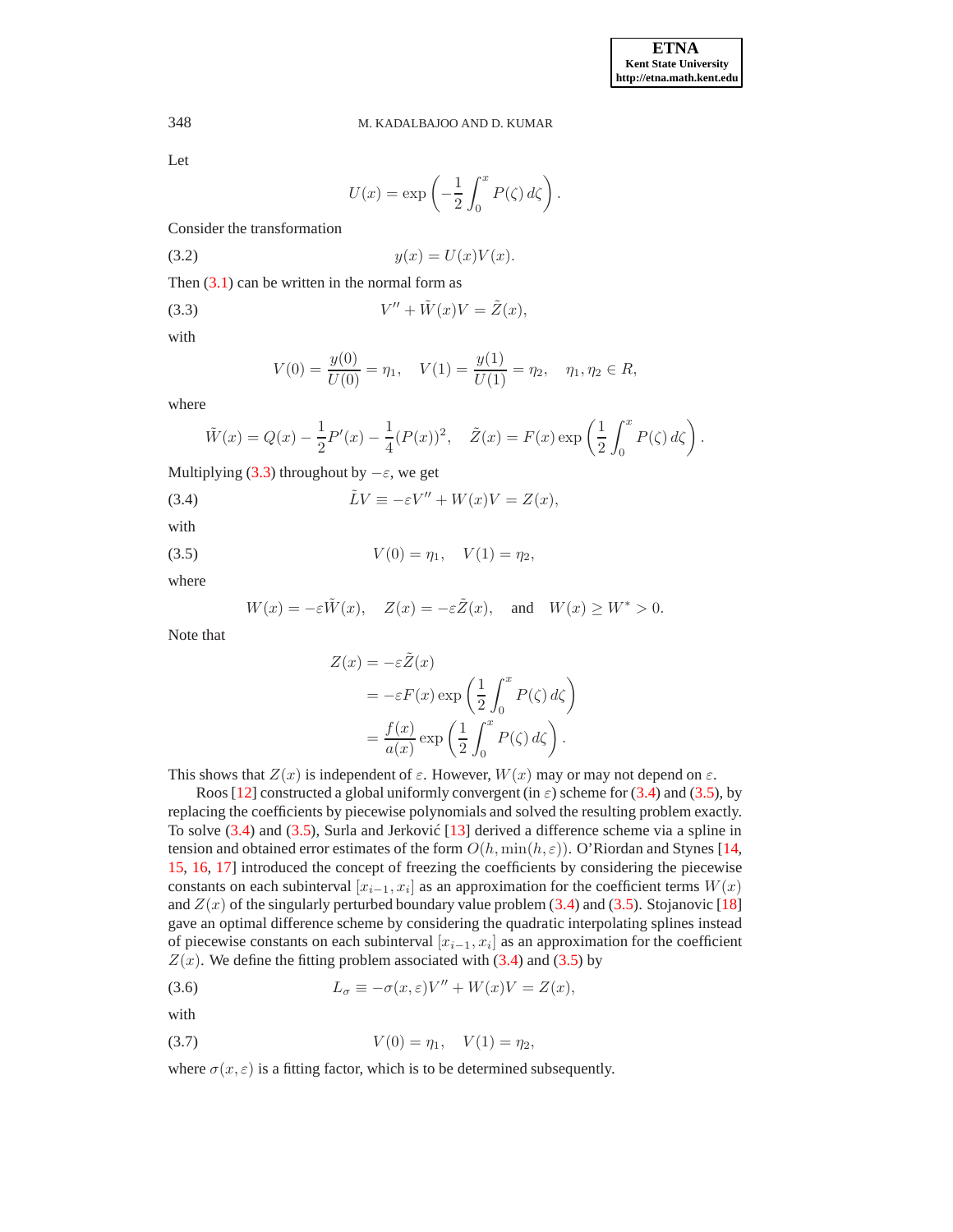**4. B-Spline collocation method.** In this section, we describe a B-spline collocation method to obtain the approximate solution of boundary value problems [\(3.6\)](#page-2-3) and [\(3.7\)](#page-2-4). Let  $P \equiv \{0 = x_0 < x_1 < x_2 \ldots < x_{N-1} < x_N = 1\}$  be the partition of  $\Omega$  with uniform spacing  $h = 1/N$ . We include two more points on each side of the partition P as  $x_{-2} < x_{-1} < x_0$ and  $x_{N+2} > x_{N+1} > x_N$ . Then  $P \equiv \{x_{-2} < x_{-1} < x_0 = 0 < x_1 < x_2 \ldots < x_{N-1} < x_N \}$  $x_N = 1 < x_{N+1} < x_{N+2}$ . Let  $L_2(\Omega)$  be the space of all square integrable functions on  $\Omega$ and let X be a linear subspace of  $L_2(\overline{\Omega})$ . We use the cubic B-spline basis functions  $B_i(x)$  for  $i = 0(1)N$ ; see [\[19\]](#page-12-12).

It is easy to see that each  $B_i(x)$  is also a piecewise cubic with knots at  $\overline{\Omega}_N$  and  $B_i(x) \in X$ . Thus,  $B_i(x)$  is twice continuously differentiable  $\forall x \in R$ . The values of  $B_i(x)$ ,  $B'_i(x)$  and  $B''_i(x)$  at the nodal points  $x_i$ 's are given in Table [4.1.](#page-8-0)



Let  $\mathbf{B} = \{B_{-1}, B_0, B_1, ..., B_{N+1}\}\$  and let  $\Phi_3(\bar{\Omega}_N) = \begin{cases} \phi_i : \phi_i = \sum_{i=1}^{N+1} \phi_i \end{cases}$  $\sum_{i=-1}^{N+1} k_i B_i, \quad k_i \in R$ .

The functions  $B_i(x)$  are linearly independent on  $\overline{\Omega}$ . Thus,  $\Phi_3(\overline{\Omega}_N)$  is  $(N+3)$ -dimensional subspace of X. Let  $L_{\sigma}$  be a linear operator with domain X and with range in X. We seek a function  $S(x) \in \Phi_3(\overline{\Omega}_N)$  that approximates the solution of boundary value problem [\(3.6\)](#page-2-3) and [\(3.7\)](#page-2-4), represented as

<span id="page-3-0"></span>(4.1) 
$$
S(x) = \sum_{i=-1}^{N+1} c_i B_i(x),
$$

where  $c_i$  are unknown real coefficients. Here we have introduced two extra cubic B-splines,  $B_{-1}$  and  $B_{N+1}$  to satisfy the boundary conditions. Therefore, we have

<span id="page-3-1"></span>
$$
(4.2) \t\t\t L_{\sigma}S(x_i) = Z(x_i), \t 0 \le i \le N,
$$

and

<span id="page-3-2"></span>(4.3) 
$$
S(x_0) = \eta_1, \qquad S(x_N) = \eta_2.
$$

Using Table [4.1](#page-8-0) and equation  $(4.1)$ , the system of collocation  $(4.2)$ , together with boundary conditions [\(4.3\)](#page-3-2), gives a system of  $(N + 1)$  linear equations in  $(N + 3)$  unknowns,

<span id="page-3-3"></span>
$$
(4.4) \quad (-6\sigma_i/h^2 + W_i)c_{i-1} + (12\sigma_i/h^2 + 4W_i)c_i + (-6\sigma_i/h^2 + W_i)c_{i+1} = Z_i,
$$

for  $0 \le i \le N$ , where  $W(x_i) = W_i$ ,  $Z(x_i) = Z_i$  and  $\sigma_i$  is a fitting factor which is to be determined. The given boundary conditions become

<span id="page-3-4"></span>
$$
(4.5) \t\t\t c_{-1} + 4c_0 + c_1 = \eta_1
$$

and

<span id="page-3-5"></span>
$$
(4.6) \t\t\t c_{N-1} + 4c_N + c_{N+1} = \eta_2.
$$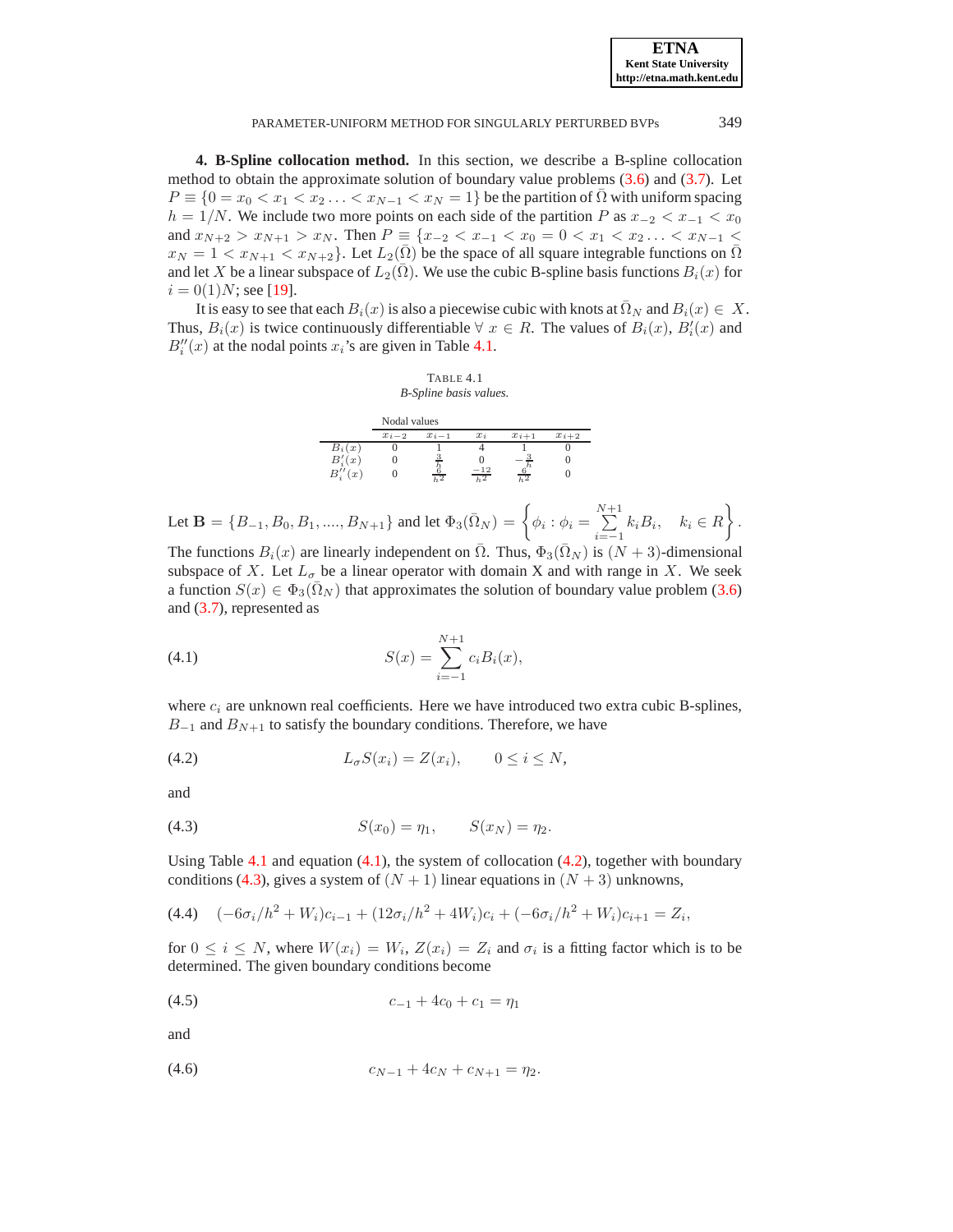.

## 350 M. KADALBAJOO AND D. KUMAR

Thus, [\(4.4\)](#page-3-3), [\(4.5\)](#page-3-4), and [\(4.6\)](#page-3-5) lead to a  $(N + 3) \times (N + 3)$  system with  $(N + 3)$  unknowns  $c^N = (c_{-1}, c_0, c_1, \ldots, c_{N+1})^t$ . Now eliminating  $c_{-1}$  from the first equation of [\(4.4\)](#page-3-3) and from  $(4.5)$ , we get

<span id="page-4-0"></span>(4.7) 
$$
(36\sigma_0/h^2)c_0 = Z_0 - \eta_1(-6\sigma_0/h^2 + W_0).
$$

Similarly, eliminating  $c_{N+1}$  from the last equation of ([4.4](#page-3-3)) and Eq. ([4.6](#page-3-5)), we obtain

<span id="page-4-1"></span>(4.8) 
$$
(36\sigma_N/h^2)c_N = Z_N - \eta_2(-6\sigma_N/h^2 + W_N).
$$

Taking [\(4.7\)](#page-4-0) and [\(4.8\)](#page-4-1) with the second through  $(N - 1)$ st equations of [\(4.4\)](#page-3-3), we are lead to a system of  $(N + 1)$  linear equations,

$$
(4.9) \tTc^N = d^N,
$$

in  $(N + 1)$  unknowns  $c^N = (c_0, c_1, \dots, c_N)^t$  with right hand side

$$
d^N = (Z_0 - \eta_1(-6\sigma_0/h^2 + W_0), Z_1, \dots, Z_{N-1}, Z_N - \eta_2(-6\sigma_N/h^2 + W_N)).
$$

The coefficient matrix  $T$  is given by

$$
\begin{bmatrix}\n\frac{36\sigma_0}{\hbar^2} & 0 & 0 & 0 & \cdots & 0 \\
-\frac{6\sigma_1^{1/2}}{\hbar^2} + W_1 & \frac{12\sigma_1}{\hbar^2} + 4W_1 & -\frac{6\sigma_1}{\hbar^2} + W_1 & 0 & & \cdots & 0 \\
\vdots & \vdots & \vdots & \vdots & & \vdots & \vdots \\
0 & 0 & \frac{-6\sigma_i}{\hbar^2} + W_i & \frac{12\sigma_i}{\hbar^2} + 4W_i & -\frac{6\sigma_i}{\hbar^2} + W_i & 0 \\
\vdots & \vdots & \vdots & \vdots & \vdots & \vdots \\
0 & 0 & 0 & -\frac{6\sigma_{N-1}}{\hbar^2} + W_{N-1} & \frac{12\sigma_{N-1}}{\hbar^2} + 4W_{N-1} & -\frac{6\sigma_{N-1}}{\hbar^2} + W_{N-1} \\
0 & 0 & 0 & 0 & 0 & 0\n\end{bmatrix}
$$

Since  $W(x) > 0$ , it can be easily seen that the matrix T is strictly diagonally dominant and hence nonsingular. Since T is nonsingular, we can solve the system  $T c^N = d^N$  for  $c_0, c_1, \ldots, c_N$  and substitute into the boundary condition [\(4.5\)](#page-3-4) and [\(4.6\)](#page-3-5) to obtain  $c_{-1}$  and  $c_{N+1}$ . Hence the method of collocation using a basis of cubic B-splines applied to prob-lem [\(3.6\)](#page-2-3) and [\(3.7\)](#page-2-4) has a unique solution  $S(x)$  given by [\(4.1\)](#page-3-0).

<span id="page-4-2"></span>**5. Determination of a fitting factor.** In order to obtain a fitting factor, we shall use the following lemma [\[20\]](#page-12-13).

LEMMA 5.1. Let  $V(x) \in C^4(\overline{\Omega})$ , and let  $W'(0) = W'(1) = 0$ , then the solution of the *problem [\(3.4\)](#page-2-1) and [\(3.5\)](#page-2-2) is of the form*

$$
V(x) = u(x) + v(x) + w(x),
$$

*where*

$$
u(x) = p \exp\left(-x\sqrt{W(0)/\varepsilon}\right), \quad v(x) = q \exp\left(-(1-x)\sqrt{W(1)/\varepsilon}\right),
$$

*where* p *and* q *are bounded functions of* ε *independent of* x *and*

$$
|w^{(j)}(x)| \le C(1 + \varepsilon^{(1-j)/2}), \quad j = 0(1)4,
$$

*C is a constant independent of* ε*.*

It is clear that the matrix T is inverse monotone if  $h^2W_j/6\sigma_j \leq 1$ , thus taking the fitting factor of the form,

$$
\sigma_j = \frac{h^2 W_j}{6} \mu(\rho_j),
$$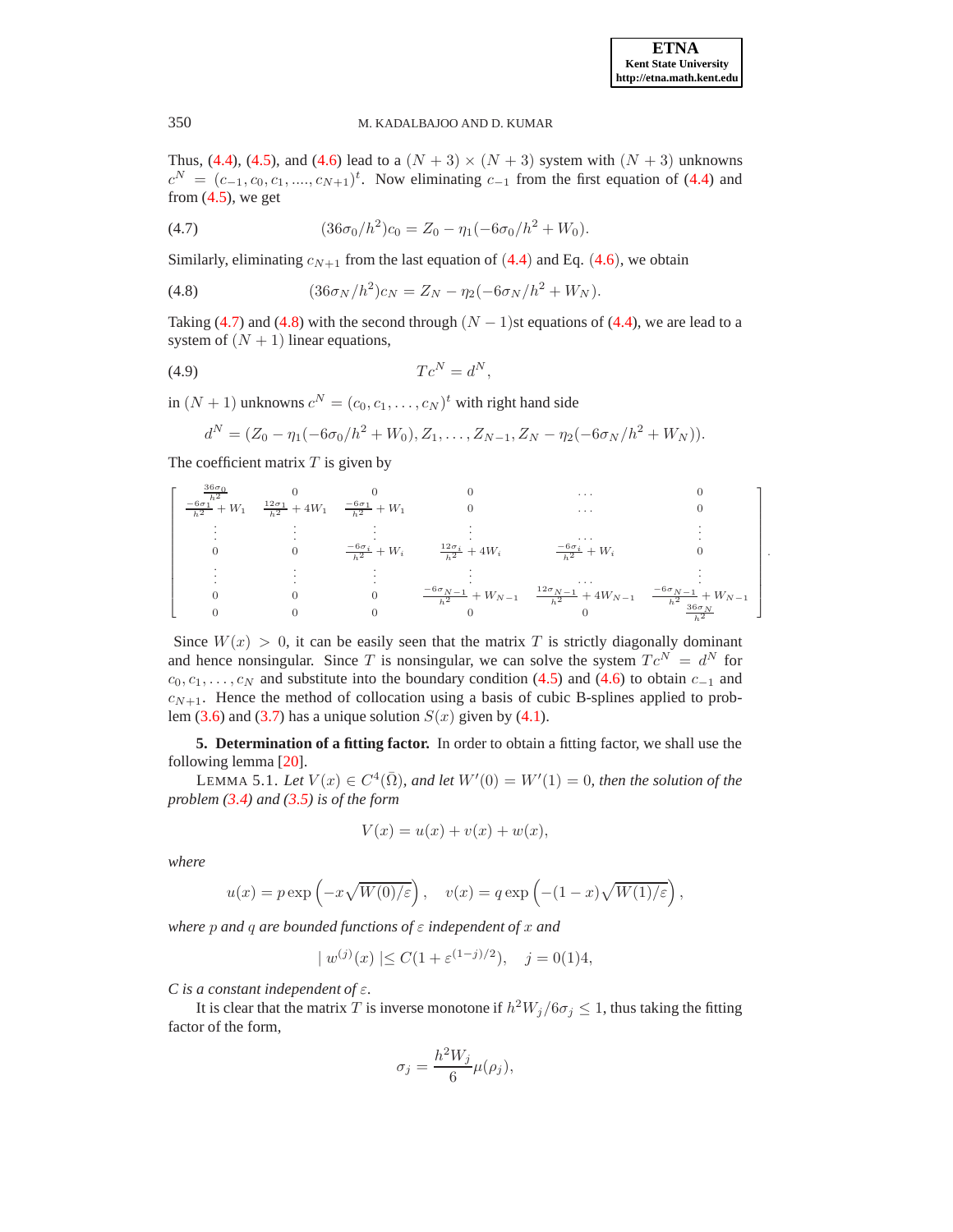where  $\rho_j = \sqrt{W_j/\varepsilon}$  and  $\mu(\rho_j)$  is to be determined. We want to find a fitting factor such that the truncation error for the boundary layer function is equal to zero when  $W(x)$  is constant.

From the condition  $Tu_i = 0$ , for  $W(x) = W = \text{constant}$ , we have

<span id="page-5-0"></span>(5.1) 
$$
(-6\sigma/h^2 + W)u_{i-1} + (12\sigma/h^2 + 4W)u_i + (-6\sigma/h^2 + W)u_{i+1} = 0,
$$

for  $0 \leq i \leq N$ , where

$$
u_{i-1} = p \exp\left(-x_{i-1}\sqrt{W(0)/\varepsilon}\right) = u_i \exp\left(h\sqrt{W(0)/\varepsilon}\right),
$$
  

$$
u_{i+1} = p \exp\left(-x_{i+1}\sqrt{W(0)/\varepsilon}\right) = u_i \exp\left(-h\sqrt{W(0)/\varepsilon}\right).
$$

Substituting in  $(5.1)$ , a simple calculation gives

<span id="page-5-1"></span>(5.2) 
$$
\sigma(\rho) = \frac{h^2 W}{6} \mu(\rho), \text{ when } W(x) = \text{constant},
$$

(5.3) 
$$
\sigma(\rho_j) = \frac{h^2 W_j}{6} \mu(\rho_j), \text{ when } W(x) \neq \text{constant},
$$

where

$$
\mu(\rho_j) = \frac{1 + 2\cosh^2(\rho_j h/2)}{2\sinh^2(\rho_j h/2)}.
$$

**6. Convergence of the scheme.** In order to prove the uniform convergence of the scheme, first we shall prove the following lemma.

LEMMA 6.1. Let  $\sigma_j$  *be the fitting factor determined in Section [5,](#page-4-2) then*  $\sigma_j$  *approximates*  $\varepsilon$  with an error  $O(h^2)$ , i.e.,

$$
| \sigma_j - \varepsilon | \leq Ch^2,
$$

*for some positive constant* C*.*

*Proof.* It is clear from  $(5.3)$  that

$$
0 \le \sigma_j \le Ch^2.
$$

There are two cases:

Case I.  $\varepsilon \leq h^2$ . In this case we have

<span id="page-5-2"></span>(6.1) 
$$
|\sigma_j - \varepsilon| \leq |\sigma_j| + |\varepsilon| \leq Ch^2.
$$

Case II.  $h^2 \leq \varepsilon$ . In this case we have

$$
\sigma_j - \varepsilon = \frac{h^2 W_j}{6} \mu(\rho_j) - \varepsilon
$$
  
= 
$$
\frac{h^2 W_j}{6} \left( \frac{1 + 2 \cosh^2(\rho_j h/2)}{2 \sinh^2(\rho_j h/2)} \right) - \varepsilon
$$
  
= 
$$
\frac{h^2 W_j}{6} \left( 1 + \frac{3}{2 \sinh^2(\rho_j h/2)} \right) - \varepsilon
$$
  
= 
$$
\frac{h^2 W_j}{6} + \left[ \frac{h^2 W_j}{4 \sinh^2(\rho_j h/2)} - \varepsilon \right]
$$
  
= 
$$
\frac{h^2 W_j}{6} + \varepsilon \left[ \frac{(h \rho_j/2)^2}{\sinh^2(\rho_j h/2)} - 1 \right].
$$

**ETNA Kent State University http://etna.math.kent.edu**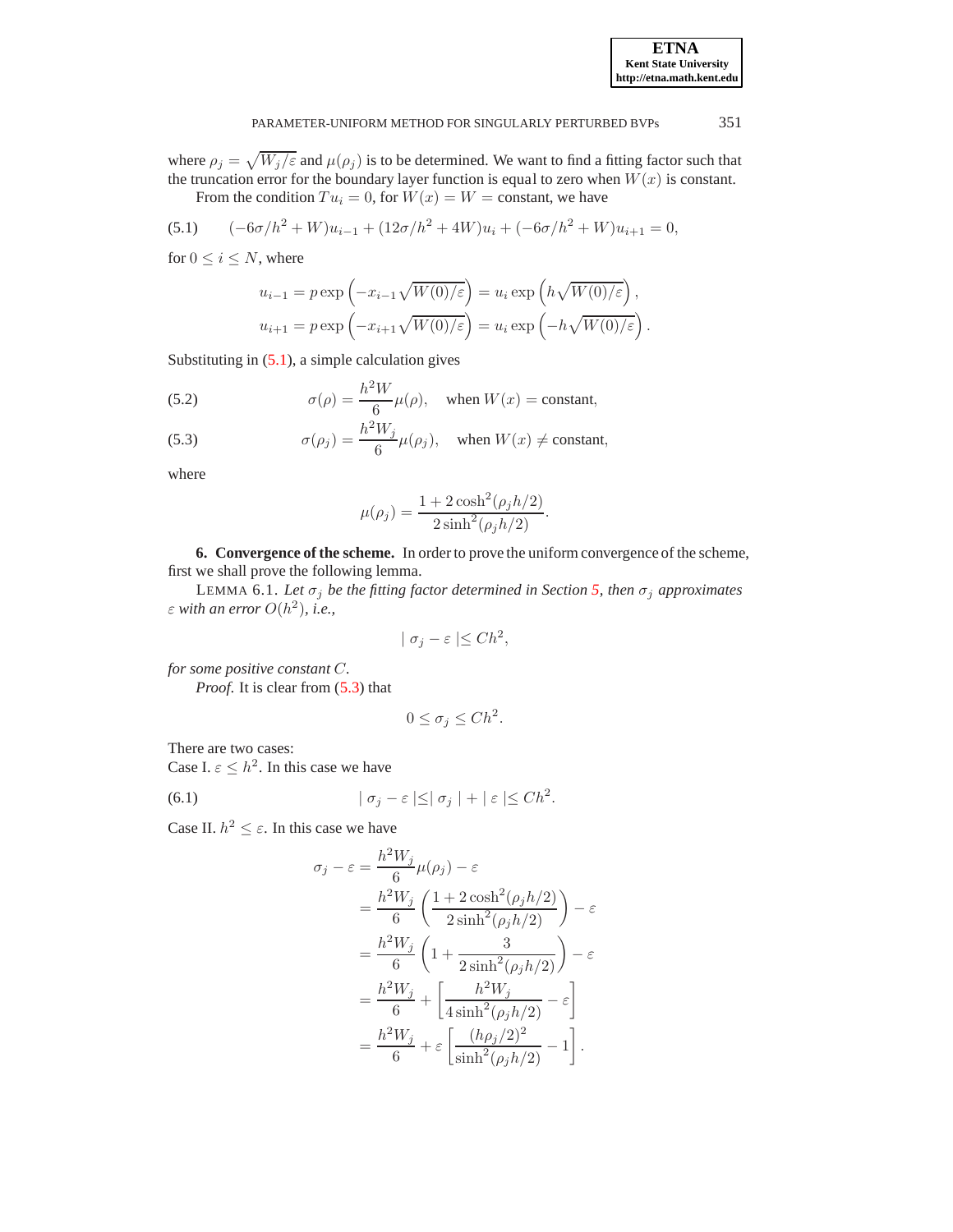This gives

<span id="page-6-0"></span>
$$
(6.2) \t\t |\sigma_j - \varepsilon| \leq Ch^2.
$$

<span id="page-6-4"></span>Therefore for all  $\varepsilon$ , we have from [\(6.1\)](#page-5-2) and [\(6.2\)](#page-6-0)

$$
| \sigma_j - \varepsilon | \leq Ch^2. \ \blacksquare
$$

LEMMA 6.2. *The B-splines*  $B_{-1}, B_0, \ldots, B_{N+1}$  *satisfy the inequality* 

$$
\sum_{i=-1}^{N+1} |B_i(x)| \le 10, \qquad 0 \le x \le 1.
$$

*Proof.* The lemma is shown in [\[6\]](#page-11-5). It has previously been applied in [\[19\]](#page-12-12).  $\Box$ 

THEOREM 6.3. Let  $W(x)$ ,  $Z(x) \in C^2[0,1]$  and  $W(x) \geq W^* > 0$ . The collocation approximation  $S(x)$  from the space  $\phi_3(\Omega)$  to the solution  $V(x)$  of the boundary value prob*lem [\(3.6\)](#page-2-3) and [\(3.7\)](#page-2-4) exists and the error bound is given by the following relation*

$$
||V - S|| \leq Ch^2,
$$

*for sufficiently small* h *and a positive generic constant* C*.*

*Proof.* To estimate the error  $||V(x) - S(x)||$ , let Y<sub>n</sub> be the unique spline interpolant from  $\Phi_3(\bar{\Omega}_N)$  to the solution  $V(x)$  of our boundary value problem [\(3.6\)](#page-2-3) and [\(3.7\)](#page-2-4). Since  $Z(x) \in C^2(\overline{\Omega}), V(x) \in C^4(\overline{\Omega})$  and it follows from de Boor-Hall error estimates that

<span id="page-6-1"></span>(6.3) 
$$
||D^{j}(V(x) - Y_n)|| \leq \lambda_j h^{4-j}, \quad j = 0, 1, 2,
$$

where  $h$  is the uniform mesh spacing and  $C$  is a constant independent of  $h$  and  $N$ . Let

$$
Y_n(x) = \sum_{i=-1}^{N+1} b_i B_i(x).
$$

It follows immediately from the estimates  $(6.3)$  that

<span id="page-6-2"></span>(6.4) 
$$
|L_{\sigma}S(x_i) - L_{\sigma}Y_n(x_i)| \leq \omega h^2,
$$

where  $\omega = [\Upsilon \lambda_2 + \lambda_0 ||W|| h^2]$ , with  $\Upsilon = \max_i \sigma_i$ . Let  $L_{\sigma} Y_n(x_i) = \hat{Z}_n(x_i) \ \forall \ i$  and  $\hat{Z}^n = (\hat{Z}_n(x_0), \hat{Z}_n(x_1), \dots, \hat{Z}_n(x_N))^t$ . Now it is clear from [\(6.4\)](#page-6-2) that the *i*th coordinate  $[T(c^N - b^N)]_i$  of  $T(c^N - b^N)$ , where  $b^N = (b_0, b_1, \dots, b_N)^t$ , satisfies the inequality

$$
(6.5) \t\t\t |[T(c^N - b^N)]_i| \le \omega h^2.
$$

Since  $(Tc^N)_i = Z(x_i)$  and  $(Tb^N)_i = \hat{Z}_n(x_i) \forall i = 0 \tag{1} N$ . The *i*th coordinate of  $[T(c^N - b^N)]$  is the *i*th equation,

<span id="page-6-3"></span>
$$
(6.6) \quad (-6\sigma_i/h^2 + W_i)\delta_{i-1} + (12\sigma_i/h^2 + 4W_i)\delta_i + (-6\sigma_i/h^2 + W_i)\delta_{i+1} = \xi_i,
$$

for  $1 \leq i \leq N-1$ , where

$$
\delta_i = b_i - c_i, -1 \le i \le N + 1
$$
 and  $\xi_i = Z(x_i) - \hat{Z}_n(x_i), 1 \le i \le N - 1$ .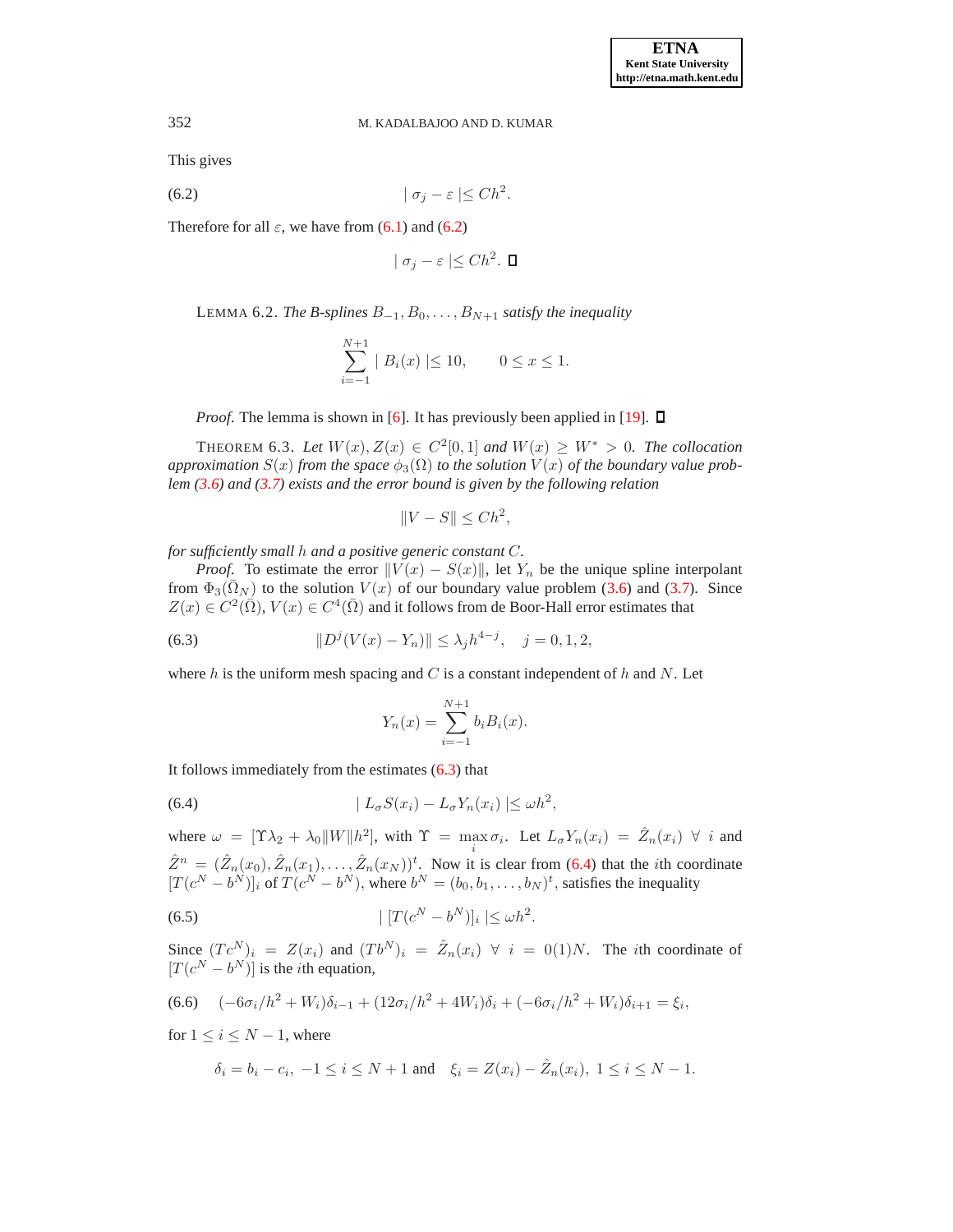Obviously,  $|\xi_i| \le \omega h^2$ . Let  $\tilde{\xi} = \max_{1 \le i \le N-1} |\xi_i|$ . Also consider  $\delta = (\delta_{-1}, \delta_0, \dots, \delta_{N+1})^t$ and define  $e_i = \delta_i \mid$  and  $\tilde{e} = \max_{1 \leq i \leq N} \mid e_i \mid$ . Taking absolute value for h sufficiently small, and using the fact that  $0 < W^* \leq W(x) \ \forall x \in \overline{\Omega}$ , we have from [\(6.6\)](#page-6-3),

$$
(12\sigma_i/h^2 + 4W^*)\tilde{e} \le \tilde{\xi} + 2\tilde{e}(6\sigma_i/h^2 + W^*).
$$

This gives

$$
(6.7) \qquad \qquad \tilde{e} \le \frac{\omega h^2}{2W^*}.
$$

Now to estimate  $e_{-1}, e_0, e_N$  and  $e_{N+1}$ , we observe that the first and last equation of the the system  $T(c^N - b^N) = (Z^n - \hat{Z}^n)$  where  $Z^n = (Z_0, Z_1, \dots, Z_N)$ , gives

$$
e_0 \le \frac{\omega h^4}{36\sigma_0} \qquad \text{and} \qquad e_N \le \frac{\omega h^4}{36\sigma_N}.
$$

Now  $e_{-1}$  and  $e_{N+1}$  can be evaluated using boundary conditions [\(4.5\)](#page-3-4) and [\(4.6\)](#page-3-5) as

$$
e_{-1} \le \frac{\omega h^4}{9\sigma_0} + \frac{\omega h^2}{2W^*} \qquad \text{and} \qquad e_{N+1} \le \frac{\omega h^4}{9\sigma_N} + \frac{\omega h^2}{2W^*}.
$$

Therefore, using the value  $\omega = [\Upsilon \lambda_2 + \lambda_0 ||W|| h^2]$ , we get

<span id="page-7-0"></span>(6.8) 
$$
e = \max_{-1 \le i \le N+1} \{e_i\} \le Ch^2, \text{ provided } h^6/\sigma_0 \sim 0, \quad h^6/\sigma_N \sim 0.
$$

Now we have

(6.9) 
$$
S(x) - Y_n(x) = \sum_{i=-1}^{N+1} (c_i - b_i) B_i(x).
$$

Thus using  $(6.8)$  and Lemma  $6.2$ , we get

<span id="page-7-1"></span>(6.10) 
$$
||S - Y_n|| \leq Ch^2.
$$

Now using  $(6.3)$  and  $(6.10)$ , we obtain

$$
||V - S|| \le Ch^2
$$

as required.  $\square$ 

**7. Test examples and numerical results.** To demonstrate the efficiency of the method, several examples having boundary layer at one or both end points has been analyzed. For each  $\varepsilon$  and N, the maximum absolute errors at nodal points are approximated by the formula

$$
E_{\varepsilon}^N = \max_{0 \le j \le N} | y(x_j) - y_j |,
$$

<span id="page-7-2"></span>where  $y(x_j)$  and  $y_j$  are the exact and computed solution of the given problem and nodal points  $x_j$ . Also for each N the  $\varepsilon$ -uniform error at nodal point is approximated by  $E^N = \max_{\varepsilon} E^N_{\varepsilon}$ .

EXAMPLE 7.1. First we consider the problem [\[6\]](#page-11-5),

$$
-\varepsilon y'' + y = -\cos^2(\pi x) - 2\varepsilon \pi^2 \cos(2\pi x), \quad y(0) = 0, \quad y(1) = 0.
$$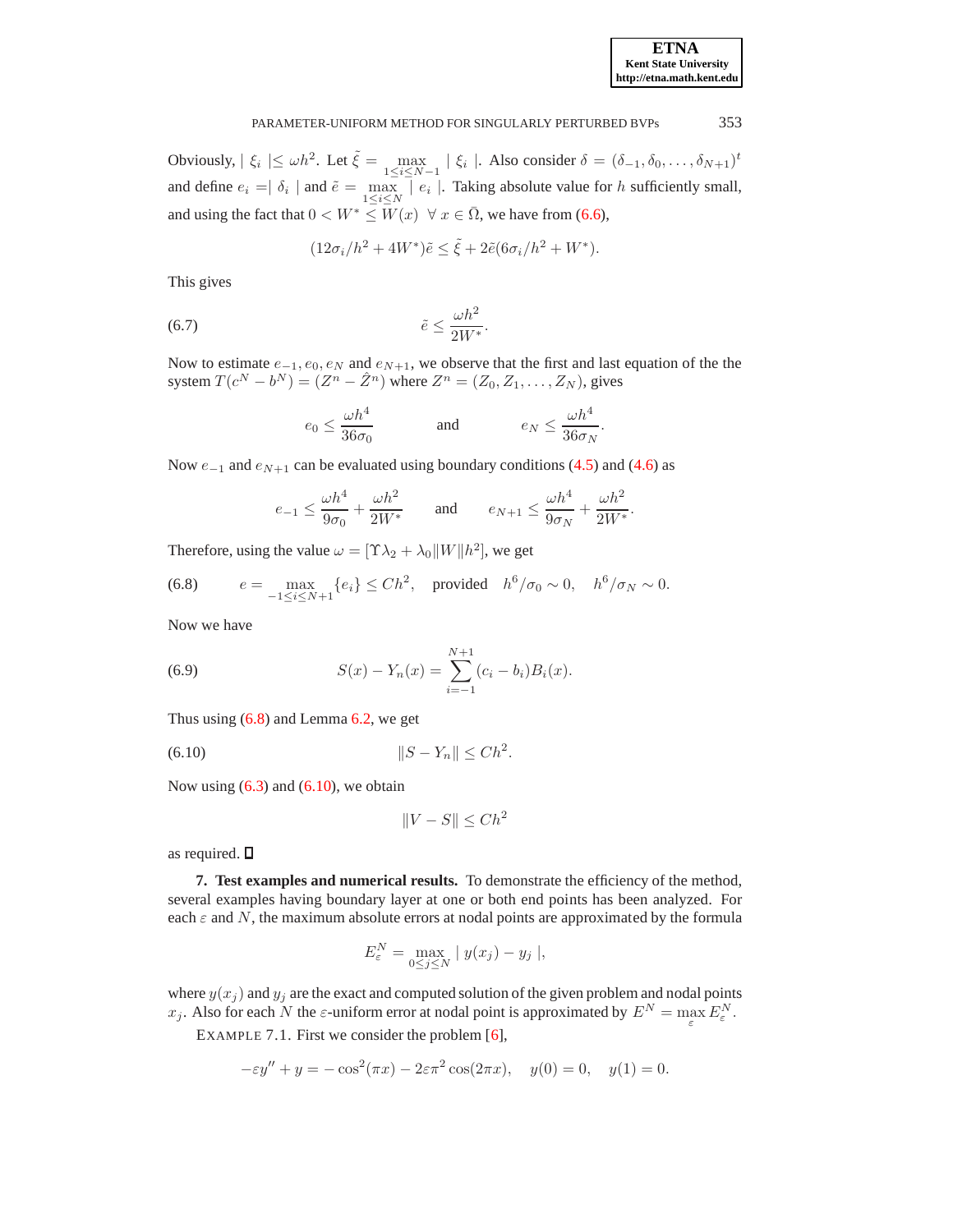TABLE 7.1 *Maximum absolute error for Example [7.1,](#page-7-2) without fitting factor.*

<span id="page-8-0"></span>

| $\varepsilon = 2^{-k}$ | Number of mesh points N |            |              |          |            |          |            |              |  |
|------------------------|-------------------------|------------|--------------|----------|------------|----------|------------|--------------|--|
|                        | 16                      | 32         | 64           | 128      | 256        | 512      | 1024       | 2048         |  |
| $k=4$                  | 7.10E-03                | 1.78E-03   | 4.45E-04     | 1.11E-04 | 2.78E-05   | 6.96E-06 | 1.74E-06   | 4.35E-07     |  |
| 8                      | 1.64E-02                | 3.80E-03   | 9.34E-04     | 2.32E-04 | 5.80E-05   | 1.45E-05 | $3.63E-06$ | 9.07E-07     |  |
| 12                     | $1.52E-01$              | $6.35E-02$ | 1.69E-02     | 3.92E-03 | $9.63E-04$ | 2.40E-04 | 5.99E-05   | 1.50E-05     |  |
| 16                     | 2.57E-01                | 2.28E-01   | $1.52E - 01$ | 6.35E-02 | 1.69E-02   | 3.92E-03 | $9.64E-04$ | $2.40E - 04$ |  |
| 20                     | 2.67E-01                | 2.65E-01   | 2.57E-01     | 2.28E-01 | $1.52E-01$ | 6.35E-02 | 1.69E-02   | 3.92E-03     |  |
| 24                     | 2.68E-01                | 2.68E-01   | 2.67E-01     | 2.65E-01 | 2.57E-01   | 2.28E-01 | 1.52E-01   | $6.35E-02$   |  |
| $E^N$                  | 2.68E-01                | 2.68E-01   | 2.67E-01     | 2.65E-01 | 2.57E-01   | 2.28E-01 | $1.52E-01$ | $6.35E-02$   |  |

TABLE 7.2 *Maximum absolute error for Example [7.1,](#page-7-2) with fitting factor.*

 $\varepsilon = 2^{-k}$  Number of mesh points N

| $\sim -$ | TValifoci of filesh politis TV |            |            |            |            |              |            |          |
|----------|--------------------------------|------------|------------|------------|------------|--------------|------------|----------|
|          | 16                             | 32         | 64         | 128        | 256        | 512          | 1024       | 2048     |
| $k=4$    | 8.10E-03                       | $2.03E-03$ | 5.08E-04   | 1.27E-04   | 3.18E-05   | 7.94E-06     | 1.99E-06   | 4.96E-07 |
| 8        | $6.69E-03$                     | $1.62E-03$ | $4.03E-04$ | $1.01E-04$ | 2.51E-05   | $6.28E - 06$ | 1.57E-06   | 3.92E-07 |
| 12       | 9.41E-03                       | 1.88E-03   | $4.21E-04$ | 1.02E-04   | $2.52E-05$ | $6.28E - 06$ | 1.57E-06   | 3.92E-07 |
| 16       | 1.24E-02                       | 2.91E-03   | 5.93E-04   | 1.18E-04   | $2.63E-05$ | $6.35E-06$   | 1.57E-06   | 3.92E-07 |
| 20       | 1.27E-02                       | 3.18E-03   | 7.84E-04   | 1.82E-04   | 3.71E-05   | 7.36E-06     | 1.64E-06   | 3.97E-07 |
| 24       | $1.27E-02$                     | 3.20E-03   | 8.01E-04   | $2.00E-04$ | 4.90E-05   | $1.14E-0.5$  | $2.32E-06$ | 4.60E-07 |
| $E^N$    | 1.27E-02                       | 3.20E-03   | 8.01E-04   | $2.00E-04$ | 4.90E-05   | $1.14E-0.5$  | $2.32E-06$ | 4.60E-07 |

<span id="page-8-1"></span>The exact solution is given by

$$
\frac{\exp(-(1-x)/\sqrt{\varepsilon})+\exp(-x/\sqrt{\varepsilon})}{1+\exp(-1/\sqrt{\varepsilon})}-\cos^2(\pi x).
$$

EXAMPLE 7.2. Now consider the following singular perturbation problem [\[16\]](#page-12-9),

$$
-\varepsilon y'' + \frac{4}{(x+1)^4} [1 + \sqrt{\varepsilon}(x+1)]y = f(x), \quad y(0) = 2, \quad y(1) = -1,
$$

where

$$
f(x) = -\frac{4}{(x+1)^4} \times \left[ \left\{ 1 + \sqrt{\varepsilon}(x+1) + 4\pi^2 \varepsilon \right\} \cos\left(\frac{4\pi x}{x+1}\right) - 2\pi \varepsilon (x+1) \sin\left(\frac{4\pi x}{x+1}\right) + \frac{3\{1 + \sqrt{\varepsilon}(x+1)\}}{\exp(1/\sqrt{\varepsilon}) - 1} \right].
$$

Its exact solution is given by

$$
y(x) = -\cos\left(\frac{4\pi x}{x+1}\right) + \frac{3\{\exp(-2x/\sqrt{\varepsilon}(x+1)) - \exp(-1/\sqrt{\varepsilon})\}}{1 - \exp(-1/\sqrt{\varepsilon})}.
$$

EXAMPLE 7.3. Finally consider the problem [\[16\]](#page-12-9),

<span id="page-8-2"></span>
$$
-\varepsilon[(1+x^2)y']' + \left[\frac{\cos x}{(3-x)^3}\right]y = 4(3x^2 - 3x + 1)[(x-1/2)^2 + 2], \quad y(0) = -1, \quad y(1) = 0.
$$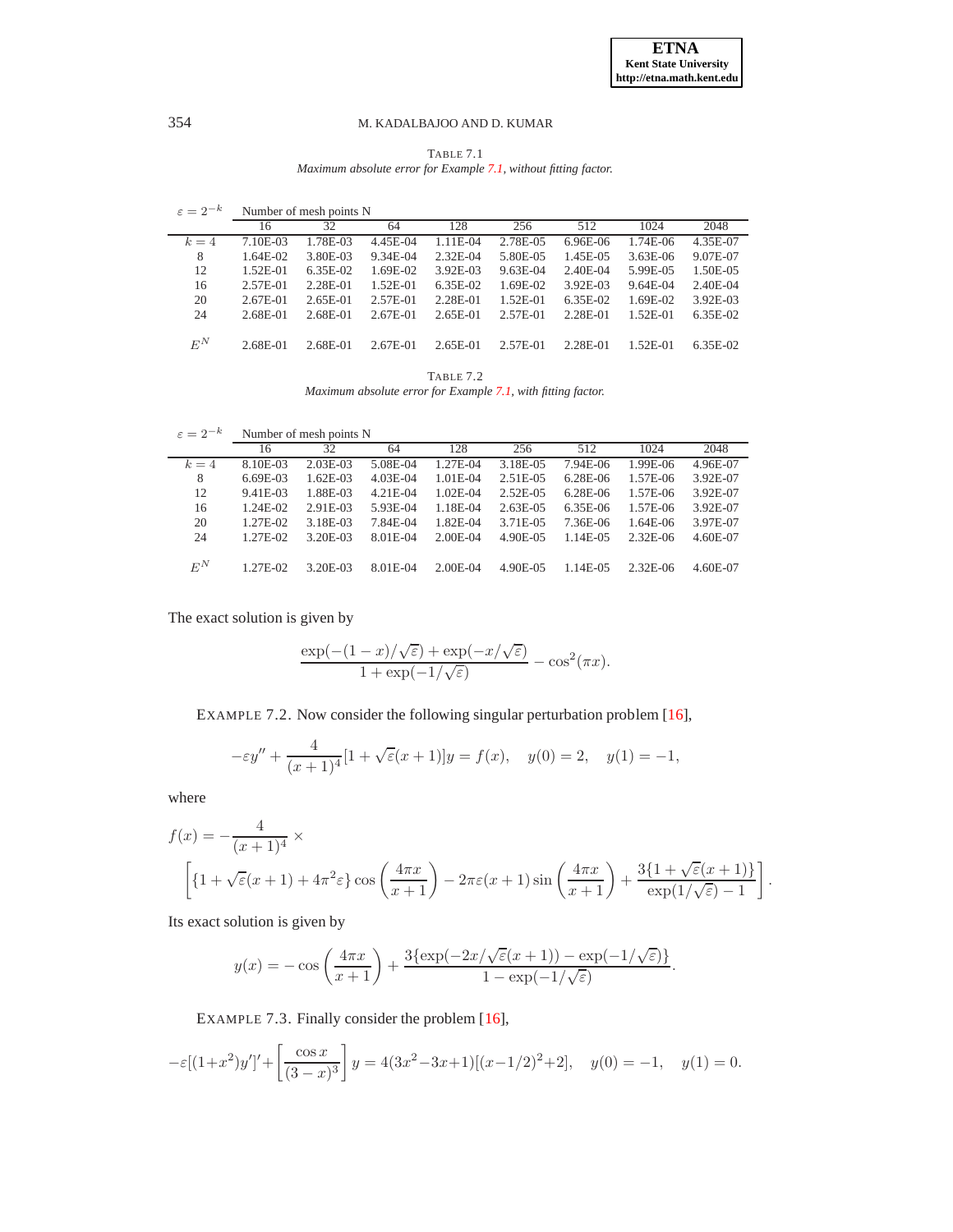

<span id="page-9-0"></span>FIG. 7.1. *Exact and approximate solutions of Example [7.1,](#page-7-2) without fitting factor.* FIG. 7.2. *Exact and approximate solutions of Example [7.1](#page-7-2) with fitting factor.*

<span id="page-9-1"></span>TABLE 7.3 *Maximum absolute error for Example [7.2,](#page-8-1) without fitting factor.*

| $\varepsilon = 2^{-k}$ | Number of mesh points N |           |            |          |            |            |            |          |  |
|------------------------|-------------------------|-----------|------------|----------|------------|------------|------------|----------|--|
|                        | 16                      | 32        | 64         | 128      | 256        | 512        | 1024       | 2048     |  |
| $k=4$                  | 4.56E-02                | $.13E-02$ | 2.85E-03   | 7.12E-04 | 1.78E-04   | 4.45E-05   | 1.11E-05   | 2.78E-06 |  |
| 8                      | 2.47E-01                | 6.31E-02  | 1.44E-02   | 3.53E-03 | 8.78E-04   | $2.19E-04$ | 5.48E-05   | 1.37E-05 |  |
| 12                     | 8.57E-01                | 5.10E-01  | $2.04E-01$ | 5.37E-02 | 1.24E-02   | 3.05E-03   | 7.59E-04   | 1.90E-04 |  |
| 16                     | $1.01E + 00$            | 8.71E-01  | 7.25E-01   | 4.70E-01 | $1.94E-01$ | 5.14E-02   | 1.19E-02   | 2.93E-03 |  |
| 20                     | $1.02E + 00$            | 9.07E-01  | 8.46E-01   | 7.96E-01 | $6.94E-01$ | 4.60E-01   | $1.91E-01$ | 5.08E-02 |  |
| 24                     | $1.02E + 00$            | 9.09E-01  | 8.55E-01   | 8.27E-01 | 8.08E-01   | 7.78E-01   | 6.86E-01   | 4.58E-01 |  |
|                        |                         |           |            |          |            |            |            |          |  |
| $E^N$                  | $1.02E + 00$            | 9.09E-01  | 8.55E-01   | 8.27E-01 | 8.08E-01   | 7.78E-01   | 6.86E-01   | 4.58E-01 |  |

The exact solution for this problem is not available. Since the exact solution does not exist, the rate of convergence and maximum absolute error based on the double-mesh principle [\[20\]](#page-12-13) has been given in Tables [7.7](#page-12-14) and [7.8.](#page-12-15)

$$
E_{\varepsilon}^{N} = \max_{0 \le j \le N} |y_{j}^{N} - y_{2j}^{2N}|, \qquad r_{k} = \log_{2} \left( \frac{z_{k}}{z_{k+1}} \right), \quad k = 0, 1, 2, \dots.
$$

where

$$
z_k = \max_j |y_j^{h/2^k} - y_{2j}^{h/2^{k+1}}|, \quad k = 0, 1, 2 \dots
$$

and  $y_j^{h/2^k}$  $j_j^{h/2^{\infty}}$  denotes the value of  $y_j$  for the mesh length  $h/2^k$ .

**8. Discussions and conclusions.** We have described a B-spline collocation method for the solution of self-adjoint singularly perturbed two-point boundary value problems. It is a practical method and easily can be implemented on a computer. The method has been analyzed for parameter-uniform convergence. For Example [7.3,](#page-8-2) we have computed the rate of convergence (see Table [7.8\)](#page-12-15) which shows uniform second-order convergence as predicted by the theory.

Graphs have been plotted for Examples [7.1](#page-7-2) and [7.2](#page-8-1) for values of  $x \in [0, 1]$  versus the computed solution obtained at different values of x for a fixed  $\varepsilon$ . For each plot, we took  $N =$ 64 and  $\varepsilon = 2^{-20}$ . For Example [7.3,](#page-8-2) the exact solution is not available. We show two graphs, with and without fitting factor. For each graph, we use  $\varepsilon = 2^{-20}$  and  $N = 32$ ,  $N = 64$ .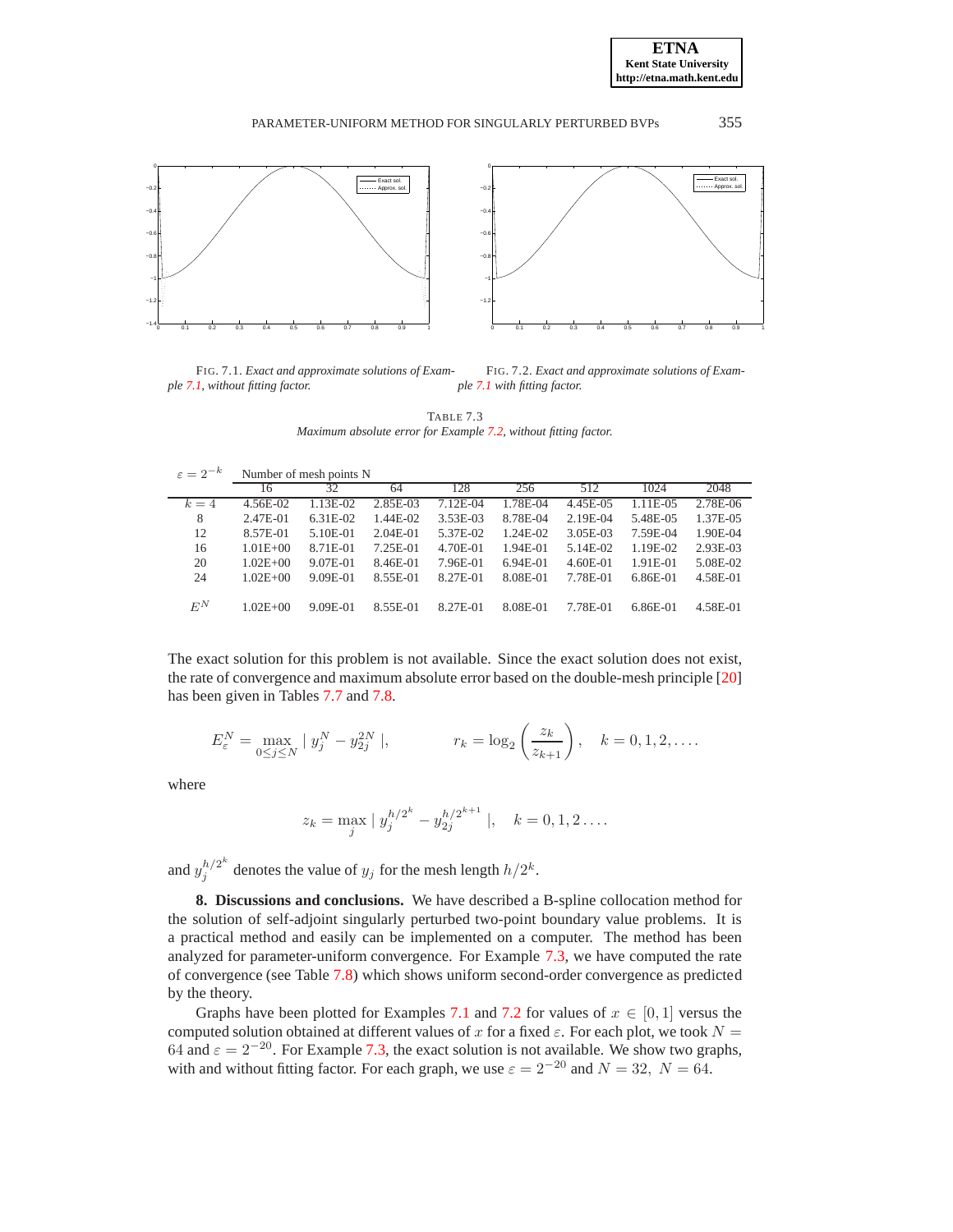TABLE 7.4 *Maximum absolute error for Example [7.2,](#page-8-1) with fitting factor.*

| $\varepsilon = 2^{-k}$ | Number of mesh points N |            |            |            |            |            |          |              |  |
|------------------------|-------------------------|------------|------------|------------|------------|------------|----------|--------------|--|
|                        | 16                      | 32         | 64         | 128        | 256        | 512        | 1024     | 2048         |  |
| $k=4$                  | 3.96E-02                | 1.01E-02   | $2.53E-03$ | 6.34E-04   | 1.59E-04   | 3.96E-05   | 9.91E-06 | 2.48E-06     |  |
| 8                      | 2.18E-02                | $6.93E-03$ | 1.67E-03   | $4.16E-04$ | 1.04E-04   | 2.60E-05   | 6.49E-06 | $1.62E-06$   |  |
| 12                     | 4.47E-02                | 8.62E-03   | $6.34E-03$ | 2.54E-03   | $6.13E-04$ | 1.51E-04   | 3.79E-05 | $9.46E - 06$ |  |
| 16                     | $5.04E-02$              | $1.91E-02$ | 5.03E-03   | 9.73E-04   | 2.09E-03   | 7.23E-04   | 1.75E-04 | 4.31E-05     |  |
| 20                     | 5.07E-02                | 1.96E-02   | 5.69E-03   | 1.49E-03   | 3.45E-04   | $4.06E-04$ | 5.60E-04 | 1.87E-04     |  |
| 24                     | 5.07E-02                | 1.96E-02   | 5.73E-03   | $1.52E-03$ | 3.89E-04   | 9.68E-05   | 2.25E-05 | 1.15E-04     |  |
| $E^N$                  | 5.07E-02                | 1.96E-02   | $6.34E-03$ | 2.54E-03   | 2.09E-03   | 7.23E-04   | 5.60E-04 | 1.87E-04     |  |



<span id="page-10-1"></span>

<span id="page-10-0"></span>FIG. 7.3. *Exact and approximate solutions of Example [7.2,](#page-8-1) without fitting factor.* FIG. 7.4. *Exact and approximate solutions of Example [7.2,](#page-8-1) with fitting factor.*



<span id="page-10-3"></span>FIG. 7.5. *Exact and approximate solutions of Example [7.3,](#page-8-2) without fitting factor.*

<span id="page-10-2"></span>FIG. 7.6. *Exact and approximate solutions of Example [7.3,](#page-8-2) with fitting factor.*

For Examples [7.1](#page-7-2) and [7.2,](#page-8-1) it can be seen in Figures [7.1](#page-9-0) and [7.3](#page-10-0) that the exact and approximate solutions without using fitting factors deviate from each other in the boundary layer regions for smaller  $\varepsilon$ . To control these fluctuations, we used the fitting-factor technique and the resulting behavior of these solutions can be seen in Figures [7.2](#page-9-1) and [7.4.](#page-10-1) Also, for Example [7.3,](#page-8-2) it can be easily seen that the deviation in the graph (Figure [7.6\)](#page-10-2) of the approximate solution using a fitting factor corresponding to two values of  $N$  (32 and 64) is much smaller than the corresponding deviation in the graph (Figure [7.5\)](#page-10-3) of the approximate solution without a fitting factor corresponding to these values of N.

We have replaced  $\varepsilon$  by  $\sigma_j$  in the normalized form and not in the original self-adjoint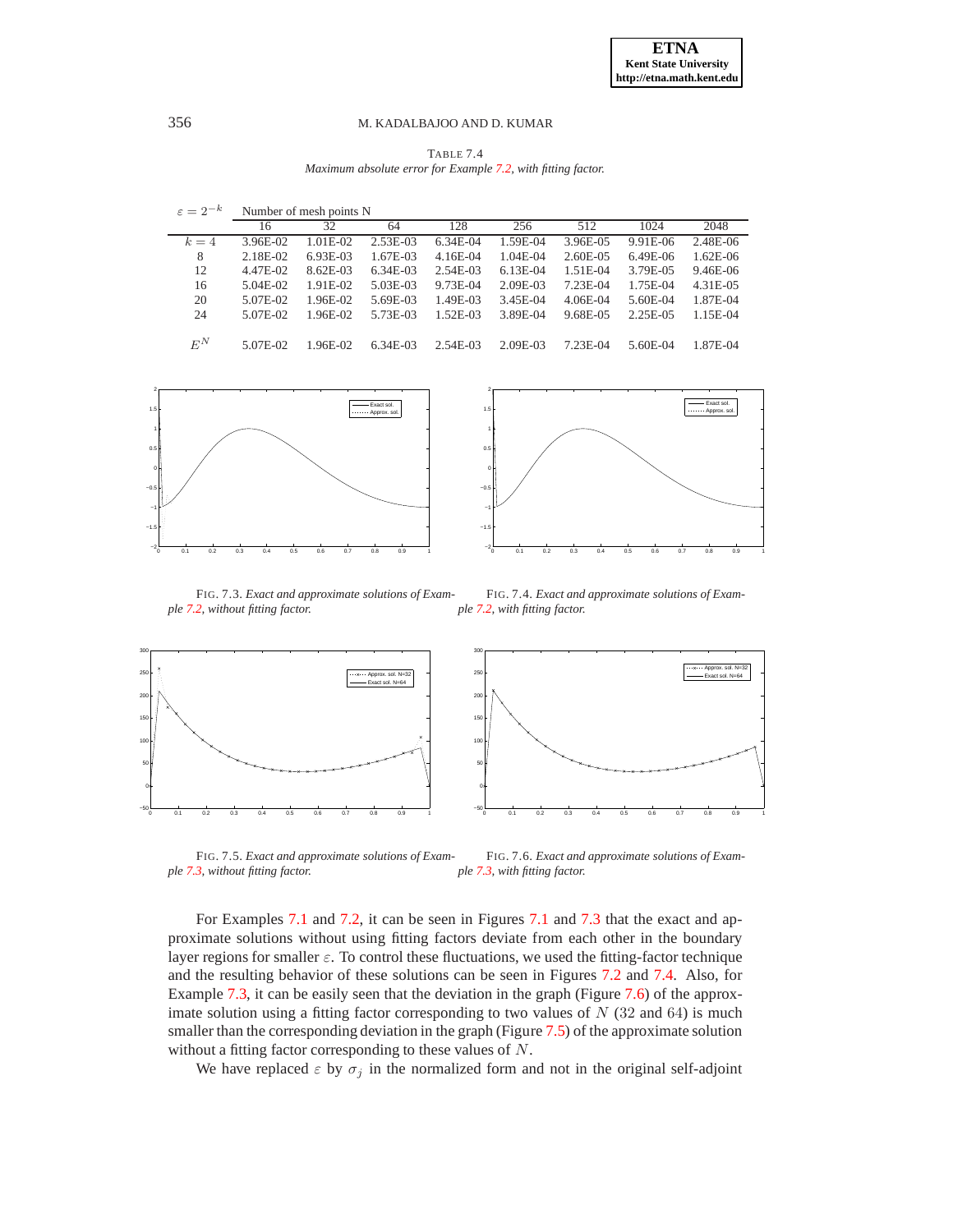| TABLE 7.5                                                                     |
|-------------------------------------------------------------------------------|
| Comparisons of maximum absolute errors for Example 7.2 with those in $[16]$ . |

| N   | Results in $[16]$ |                |                            |  | Our results     |                        |             |  |
|-----|-------------------|----------------|----------------------------|--|-----------------|------------------------|-------------|--|
|     | $\varepsilon=1$   | /V<br>ε<br>$=$ | .l.U<br>ε<br>$=$<br>$1V$ ) |  | $\varepsilon=1$ | 6.U<br>1/N<br>ε<br>$=$ | ε<br>$=$    |  |
| 8   | $4.2E - 01$       | 3.8E-01        | $3.3E-01$                  |  | $2.0E-01$       | $1.9E-01$              | 1.7E-01     |  |
| 16  | $1.1E-01$         | $9.5E-02$      | 7.8E-02                    |  | 5.4E-02         | 4.8E-02                | $4.0E - 02$ |  |
| 32  | $2.7E-02$         | $2.3E-02$      | 1.8E-02                    |  | 1.4E-02         | 1.2E-02                | 8.9E-03     |  |
| 64  | $6.9E-03$         | $5.6E-03$      | $4.2E-03$                  |  | 3.5E-03         | 2.8E-03                | 1.9E-03     |  |
| 128 | 1.7E-03           | 1.3E-03        | 1.0E-03                    |  | 8.6E-04         | $6.7E-04$              | 3.8E-04     |  |
| 256 | $4.3E-04$         | $3.1E-04$      | $2.5E-04$                  |  | $2.2E-04$       | 1.6E-04                | 1.0E-04     |  |
| 512 | $1.1E-04$         | 7.4E-05        | $6.3E-0.5$                 |  | 5.4E-05         | 3.7E-05                | $4.1E-05$   |  |

TABLE 7.6 *Maximum absolute error for Example [7.3,](#page-8-2) without fitting factor.*

| $\varepsilon = 2^{-k}$ | Number of mesh points N |              |              |              |              |              |  |  |
|------------------------|-------------------------|--------------|--------------|--------------|--------------|--------------|--|--|
|                        | 32                      | 64           | 128          | 256          | 512          | 1024         |  |  |
| $k=2$                  | 1.39E-03                | 3.47E-04     | 8.67E-05     | 2.17E-05     | 5.42E-06     | 1.35E-06     |  |  |
| $\overline{4}$         | 5.34E-03                | 1.34E-03     | 3.34E-04     | 8.35E-05     | 2.09E-05     | 5.22E-06     |  |  |
| 6                      | 1.86E-02                | 4.65E-03     | 1.16E-03     | 2.91E-04     | 7.27E-05     | 1.82E-05     |  |  |
| 8                      | 4.79E-02                | 1.20E-02     | 2.99E-03     | 7.48E-04     | 1.87E-04     | 4.68E-05     |  |  |
| 10                     | 1.20E-01                | 2.99E-02     | 7.46E-03     | 1.86E-03     | 4.66E-04     | 1.17E-04     |  |  |
| 12                     | 4.17E-01                | $1.04E - 01$ | $2.60E-02$   | $6.49E-03$   | $1.62E-03$   | 4.06E-04     |  |  |
| 14                     | $1.68E + 00$            | 4.08E-01     | $1.02E - 01$ | $2.54E-02$   | $6.34E-03$   | 1.59E-03     |  |  |
| 16                     | $7.57E + 00$            | $1.70E + 00$ | 4.10E-01     | $1.02E - 01$ | 2.55E-02     | 6.38E-03     |  |  |
| 18                     | $2.39E + 01$            | $7.65E + 00$ | $1.71E + 00$ | 4.13E-01     | 1.03E-01     | 2.57E-02     |  |  |
| 20                     | $4.94E + 01$            | $2.42E + 01$ | $7.70E + 00$ | $1.72E + 00$ | 4.15E-01     | $1.04E - 01$ |  |  |
| 22                     | $6.91E+01$              | $5.01E + 01$ | $2.43E + 01$ | $7.73E + 00$ | $1.73E + 00$ | 4.17E-01     |  |  |
| 24                     | $7.72E + 01$            | $7.01E + 01$ | $5.04E + 01$ | $2.44E + 01$ | $7.75E + 00$ | $1.73E + 00$ |  |  |
| 26                     | $7.95E + 01$            | $7.83E + 01$ | $7.06E + 01$ | $5.06E + 01$ | $2.45E + 01$ | $7.76E + 00$ |  |  |
| 28                     | $8.02E + 01$            | $8.08E + 01$ | $7.89E + 01$ | $7.08E + 01$ | $5.07E + 01$ | $2.45E + 01$ |  |  |
| $E^N$                  | $8.02E + 01$            | $8.08E + 01$ | $7.89E + 01$ | $7.08E + 01$ | $5.07E + 01$ | $2.45E + 01$ |  |  |

problem, with  $a(x) \neq$  constant, because in that case  $\varepsilon$  is a multiple of both the second and first derivative terms, which will cause ill-conditioning in the tridiagonal system. In normalized form,  $\varepsilon$  multiplies the second derivative term only. Hence, the fitting-factor technique for the normalized form can be implemented easily. This shows the importance of reducing the original self-adjoint problem to normal form.

**Acknowledgments.** The authors are thankful to the referee for his valuable suggestions and comments, which improved this paper.

#### REFERENCES

- <span id="page-11-0"></span>[1] M. H. PROTTER AND H. F. WEINBERGER, *Maximum Principles in Differential Equations*, Prentice-Hall, Inc., Englewood Cliffs, New Jersey, 1967.
- <span id="page-11-1"></span>[2] A. H. SCHATZ AND L. B. WAHLBIN, *On the finite element method for singularly perturbed reaction diffusion problems in two and one dimension*, Math. Comp., 40 (1983), pp. 47–89.
- <span id="page-11-2"></span>[3] I. P. BOGLAEV, *A variational difference scheme for a boundary value problems with a small parameter in highest derivative*, USSR Comput. Math. Math. Phys., 21 (1981), pp. 71–81.
- <span id="page-11-3"></span>[4] J. J. H. MILLER, *On the convergence uniformaly in* ε*, of difference schemes for a two point boundary singular perturbation problem* in Numerical Analysis of Singular Perturbation Problems, P. W. Hemker and J. J. H. Miller, eds., Academic Press, New York, 1979, pp. 467–474.
- <span id="page-11-4"></span>[5] K. NIIJIMA,*On a three-point difference scheme for a singular perturbation problem without a first derivative term I, II*, Mem. Numer. Math. 7 (1980), pp. 1–27.
- <span id="page-11-5"></span>[6] M. K. KADALBAJOO AND V. K. AGGARWAL, *Fitted mesh B-spline collocation method for solving selfadjoint singularly perturbed boundary value problems*, Appl. Math. Comput., 161 (2005), pp. 973–987.